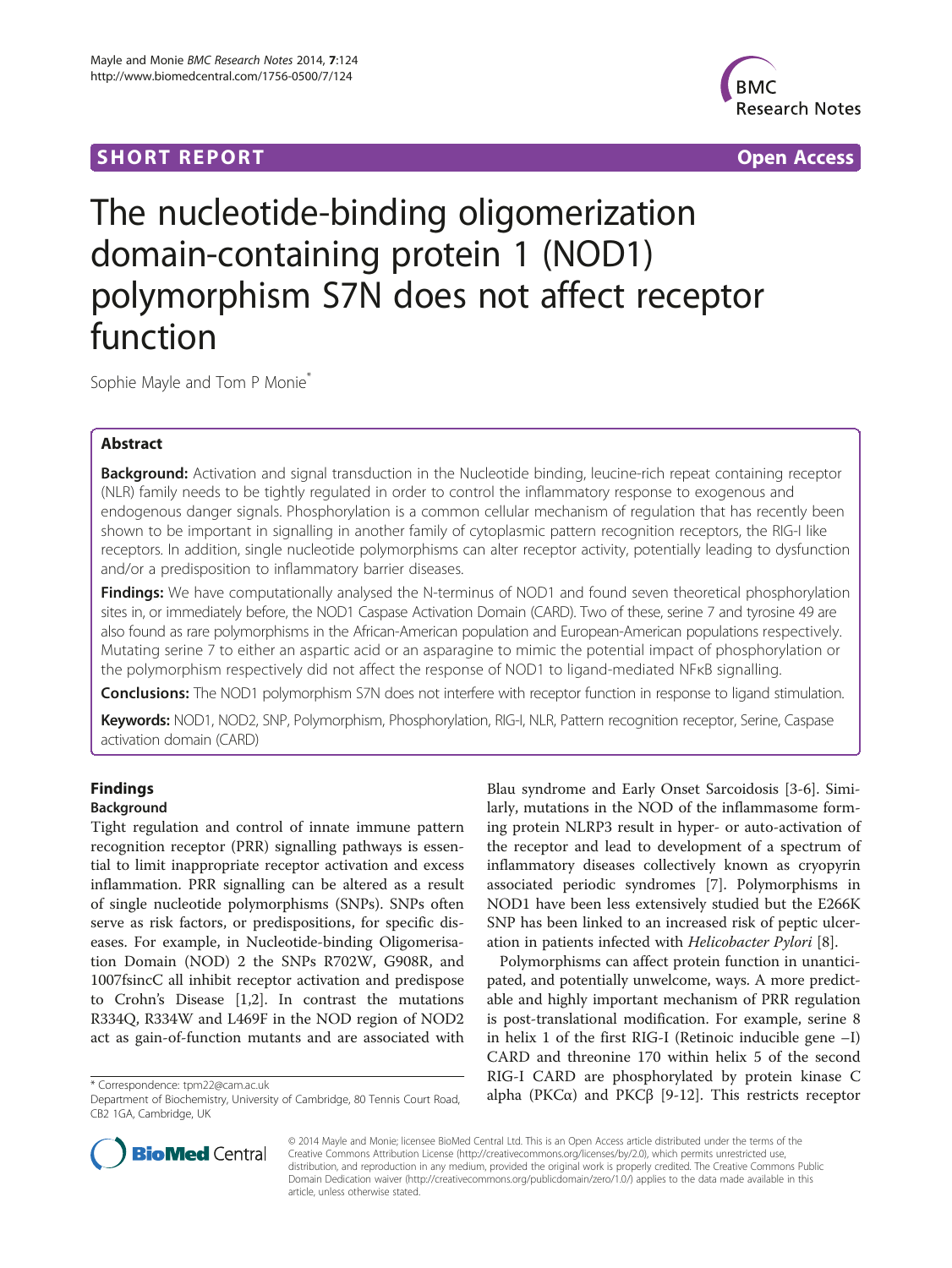activation by inhibiting the interaction of RIG-I with polyubiquitin and MAVS (mitochondrial antiviral signalling protein). The activity of MDA5 (melanoma differentiationassociated protein 5) is also influenced by phosphorylation. In this instance receptor function is inhibited by phosphorylation of serine 88 and serine 104; but stimulated when these residues are dephosphorylated by phosphoprotein phosphatase 1 α (PP1α) or PP1γ [\[13\]](#page-4-0). In the case of murine NLRC4 phosphorylation of S533 by PKCδ serves to en-hance receptor activation [\[14](#page-4-0)].

Previous studies and ongoing work in our own laboratory have investigated the functional role of residues in the NOD1 CARD [\[15,16\]](#page-4-0), but none have explicitly addressed phosphorylation. Given the importance of CARD phosphorylation in the regulation of RIG-I and MDA-5 signalling we hypothesised that serine 7 in human NOD1 could be a possible candidate for the regulation of NOD1 signalling and that the NOD1 SNP S7N may consequently disrupt receptor function.

## Methods

## **Bioinformatics**

The sequence of human NOD1 [Genbank: AAD28350.1] was submitted to the NetPhos 2.0 server [\[17\]](#page-4-0) for the identification of potential serine, threonine and tyrosine phosphorylation sites. Solvent accessibility of residues in the monomeric [PDB: 2dbd] and dimeric [PDB: 2nz7] [[18\]](#page-4-0) forms of the NOD1 CARD was determined using ASAview [[19\]](#page-4-0). Mammalian NOD1 orthologues were recovered from the NCBI non-redundant protein database using blastp (protein-protein BLAST) with human NOD1 [Genbank: AAD28350.1] as a search term using the standard parameters. Sequences were collated in FASTA format, aligned using MUSCLE [\[20\]](#page-4-0) and incomplete or duplicate sequences manually removed. Thirty-six orthologues remained in the final alignment and the level of identity with human NOD1 residues 1-120 containing the CARD is shown in parentheses (all sequences were recovered from the NCBI REFSEQ database): Ailuropoda melanoleuca (84%) [REFSEQ: XP\_002919315.1]; Bos taurus (83%) [REFSEQ: XP\_598513.3]; Callithrix jacchus (95%) [REFSEQ: XP\_002751479.1]; Canis lupus familiaris (86%) [REFSEQ: XP\_539499.3]; Ceratotherium simum simum (88%) [REFSEQ: XP\_004418924.1]; Condylura cristata (85%) [REFSEQ: XP\_004677197.1]; Cricetulus griseus (83%) [REFSEQ: XP\_003507840.1]; Dasypus novemcinctus (88%) [REFSEQ: XP\_004453256.1]; Echinps telfairi (71%) [REFSEQ: XP\_004702914.1]; Equus caballus (88%) [REF SEQ: XP\_001499616.1]; Felis catus (88%) [REFSEQ: XP\_ 003982953.1]; Heterocephalus\_glaber (83%) [REFSEQ: EHB 11938.1]; Homo Sapiens [REFSEQ: NP\_006083.1]; Jaculus jaculus (78%) [REFSEQXP\_004652693.1]; Loxodonta\_africana (83%) [REFSEQ: XP\_003407068.1]; Macaca fascicularis (98%) [REFSEQ: EHH52238.1]; Macaca mulatta (98%)

[REFSEQ: EHH17407.1]; Mus musculus (79%) [REFSEQ: NP\_766317.1]; Mustela putorius furo (84%) [REFSEQ: XP\_004762622.1]; Nomascus leucogenys (99%) [REFSEQ: XP\_003270528.1]; Octodon degus (86%) [REFSEQ: XP\_ 004626575.1]; Odobenus rosmarus divergens (89%) [REFS EQ: XP\_004414009.1]; Orcinus orca (82%) [REFSEQ: XP\_004269993.1]; Ornithorhynchus anatinus (69%) [REF SEQ: XP\_001512159.1]; Oryctolagus cuniculus (83%) [REFSEQ: XP\_002713781.1]; Otolemur garnettii (84%) [REFSEQ: XP\_003788597.1]; Ovis aries (80%) [REFSEQ: XP\_004007979.1]; Pan troglodytes (100%) [REFSEQ: XP\_001165528.1]; Pan paniscus (100%) [REFSEQ: XP\_0 03833425.1]; Papio Anubis (98%) [REFSEQ: XP\_003896 196.1]; Pongo abelii (98%) [REFSEQ: XP\_002818130.1]; Rattus norvegicus (78%) [REFSEQ: NP\_001102706.1]; Saimiri boliviensis boliviensis (93%) [REFSEQ: XP\_003935 228.1]; Sorex araneus (67%) [REFSEQ: XP\_004604307.1]; Sus scrofa (83%) [REFSEQ: BAG12313.1]; Trichechus manatus latirostris (82%) [REFSEQ: XP\_004377558.1].

Consensus sequence images were generated using WebLogo v3.3 [[21](#page-4-0)]. Molecular structure images were created using The PyMOL Molecular Graphics System, Version 1.5.0.5 Schrödinger, LLC. SNP frequencies were retrieved from the "Exome Variant Server" [\(http://evs.gs.](http://evs.gs.washington.edu/EVS/) [washington.edu/EVS/](http://evs.gs.washington.edu/EVS/)).

## Plasmids

pUNO-NOD1 encodes full-length untagged human NOD1 and was a kind gift from Dr Peter Murray. Point mutants S7N, S7D and E56K were generated in the pUNO-NOD1 vector by site-directed mutagenesis. The plasmids pLuc and phrG (Promega) are components of the dual-luciferase assay and encode Firefly and Renilla luciferase respectively.

## NFκB-luciferase reporter assays

HEK293 cells were maintained in DMEM (Sigma) supplemented with 10% FCS, 100 μg/ml Penicillin/Streptomycin and 2 mM L-glutamine at  $37^{\circ}$ C and  $5\%$  CO<sub>2</sub>. Assays were performed in 96-well plates and 0.1 ng/well of the appropriate NOD1 plasmid was transfected using jetPEI (Polyplus Transfection) along with 1 ng/well of pLuc and phrG. Stimulation with up to 1000 ng/ml of ie-DAP (Invivogen), or 100 ng/ml of the control ligand iE-Lys (Invivogen) was performed simultaneously with transfection. 24 h later cells were lysed with  $1 \times$  passive lysis buffer (Promega) and luminescence measured with a FLUORstar Luminometer (BMG Labtech). Statistical analysis was performed on the data using an unpaired  $t$ -test with Welch's correction for unequal variances. Protein expression was checked 24 h after transfection of HEK293 cells with 3 μg/ DNA per well in a 6 well plate in the absence of stimulation. Proteins were visualised by western blot using the NOD1 monoclonal antibody 2A10 [[22](#page-4-0)] and anti-GAPDH (Abcam: ab9485).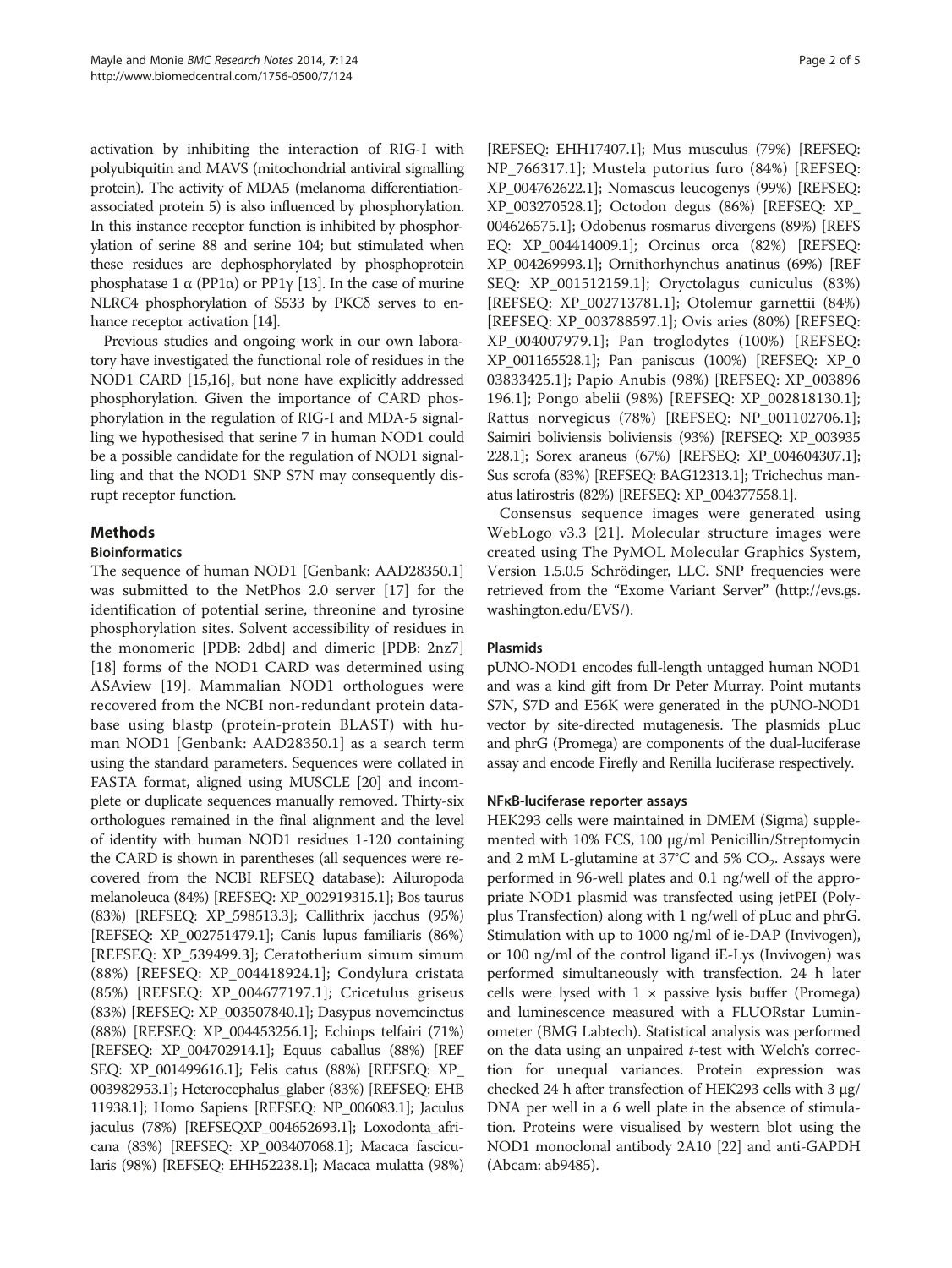#### Ethics statement

This work did not involve human subjects, human material or human data and therefore does not require ethical approval.

### Results and discussion

Potential serine, threonine and tyrosine phosphorylation sites in and immediately adjacent to the CARD of the NLR family member NOD1 were identified using the prediction software NETPhos 2.0. Within the first 120 residues of human NOD1 (CARD structure 19-110) there were four predicted serine phosphorylation sites (residues 7, 25, 51, and 77); one predicted threonine phosphorylation site (residue 37); and two predicted tyrosine phosphorylation sites (residues 49 and 97) (Figure 1A). Analysis of the Exome Variant Server indicated that two of these residues are present as low frequency polymorphisms. Serine 7 is replaced with an asparagine in approximately 1 in 2200 of the African-American population; whilst tyrosine 49 is mutated to a cysteine in approximately 1 in 8500 of the European-American population.

We mapped the position of the potential phosphorylation sites onto the structure of the NOD1 CARD. Serine 7 is immediately prior to the structured CARD; serine 25 is within helix 1; threonine 37 is in the helix  $1 -$  helix 2 loop; tyrosine 49 and serine 51 are in the helix 2 – helix 3 loop; serine 77 is in helix 4; and tyrosine 99 in the helix 5 – helix 6 loop (Figure 1B). The relative surface accessibility of

these residues was determined using ASAview [\[19\]](#page-4-0) from the NMR structure of the NOD1 CARD [PDB ID: 2dbd]. Serine 7 is not included in the structure so no information could be obtained for this residue. Its position near the start of the protein, prior to the first structured domain, makes it plausible that it is surface exposed; though the possibility remains that it may pack against the CARD helices in a manner that would inhibit kinase access. The order of relative surface accessibility of the remaining sites runs as follows: S77 > S25 > S51 > Y49 > Y97 > T37. As crystal structures of the NOD1 CARD show formation of a homodimer we also checked the relative surface accessibility of these residues in the dimeric form [PDB ID:2nz7]. The pattern of accessibility was broadly similar with the overall order S77 > S25 > S51 > Y49 > T37 > Y97. T37 and Y97 were consistently the two least accessible potential targets for phosphorylation in the whole CARD structure, making it highly unlikely that these residues undergo post-translational modification.

Given the importance of serine phosphorylation in the regulation of RIG-I signalling and the potential for polymorphisms to disrupt receptor activity we mutated serine 7 to an asparagine to mimic the polymorphism; and to an aspartic acid to mimic phosphorylation. The ability of these mutants to activate NFκB signalling was then tested in HEK293 cells using a dual-luciferase NFκB reporter assay system. Both of the serine 7 mutants signalled in an identical manner to wild-type NOD1 in response to

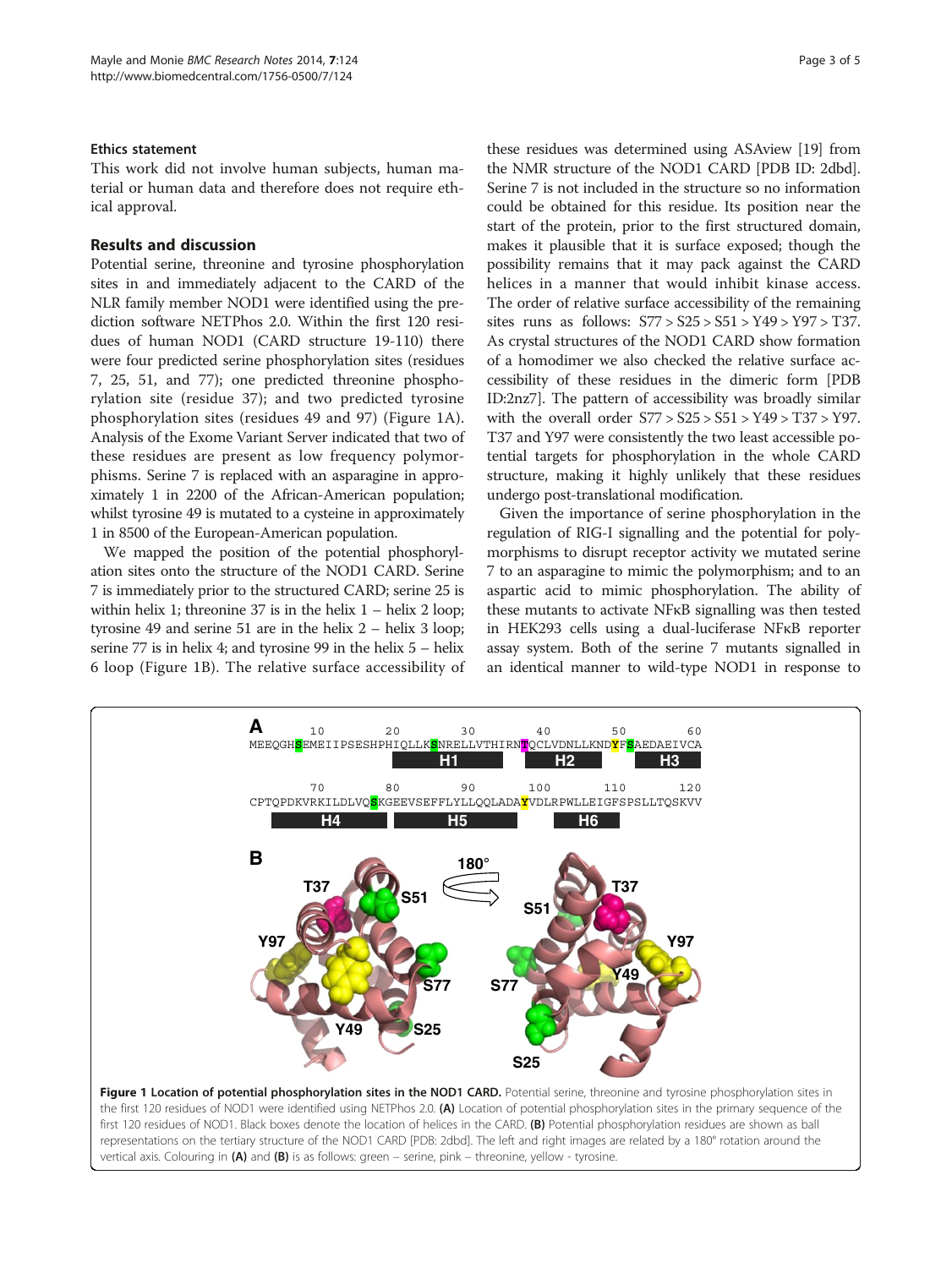increasing concentrations of the stimulatory ligand diaminopimelic acid (iE-DAP). In contrast, the mutation E56K removed the ability of NOD1 to respond to ligand stimulation consistent with previous studies  $(p < 0.0005)$  [[16](#page-4-0)] (Figure 2A). Western blot analysis confirmed that each construct expressed at a level comparable to wild-type protein (Figure 2B).

To reinforce the lack of impact on NOD1 function following mutation of serine 7 we compared the sequence conservation of this residue in NOD1 across 36 different mammalian species. Although serine was the most common residue in this position (21/36), numerous other residues were also present. These were: glycine (5/36),



24 hours before lysis. Results show the average of three independent experiments. \*\*\* =  $p$  < 0.0005. Error bars indicate SEM. (B) Immunoblots detecting expression of NOD1 pUNO WT, S7D, S7N, E56K and vector (pUNO) in HEK293 cells. Cells were transfected with 1.5 μg DNA and incubated for 24 hours in the absence of ligand and lysed and probed with the specified antibodies. Results are representative of three independent experiments.

Table 1 Conservation of potential phosphorylation sites across 36 mammalian species

| Residue      | <b>Residue conservation</b>                                                                 |
|--------------|---------------------------------------------------------------------------------------------|
| Serine 7     | 21 serine, 5 glycine, 4 histidine, 4 arginine,<br>1 cysteine, 1 isoleucine                  |
| Serine 25    | 12 isoleucine, 10 serine, 9 valine, 4 threonine,<br>1 alanine                               |
| Threonine 37 | 34 threonine, 2 isoleucine                                                                  |
| Tyrosine 49  | 36 tyrosine                                                                                 |
| Serine 51    | 19 alanine, 6 threonine, 5 serine, 3 glutamic<br>acid, 1 isoleucine, 1 asparagine, 1 valine |
| Serine 77    | 36 serine                                                                                   |
| Tyrosine 97  | 36 tyrosine                                                                                 |

arginine (4/36), histidine (4/36), cysteine (1/36) and isoleucine (1/36) (Table 1 and Figure 3). The lack of extensive conservation in this position is consistent with a lack of role for phosphorylation of serine 7 in NOD1 function; and also with the lack of impact on receptor signalling of the S7N polymorphism. We also compared the cross-species conservation of the other putative phosphorylation sites (Table 1). Serine 25 and serine 51 were poorly conserved making it unlikely that they are important sites of phosphorylation. Threonine 37 was conserved in 34/36 species, whilst serine 77, tyrosine 49 and tyrosine 97 were all completely conserved. Combining the level of conservation with the relative surface accessibility suggests that serine 77 is a prime candidate for phosphorylation; that threonine 37 and tyrosine 97 play important structural roles; and that tyrosine 49 may be a potential phosphorylation target.

This work has identified residues that may be potentially phosphorylated in the NOD1 CARD and which consequently have the potential to modulate receptor activity in a manner analogous to that seen with RIG-I